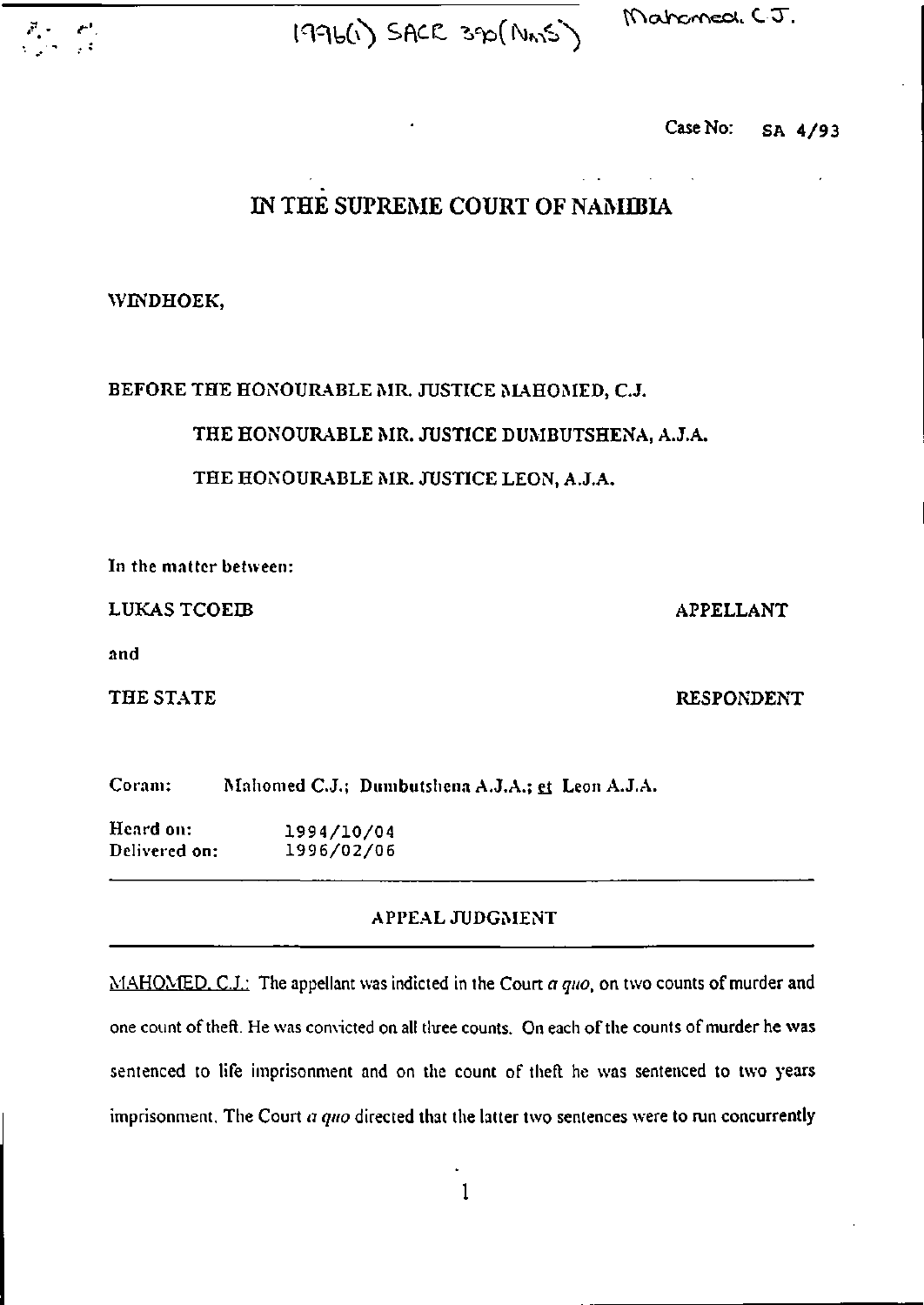**with the life sentence imposed on the first count of murder. The Court** *a quo* **further recommended that the appellant ought not to be "released on parole or probation before the lapse of at least 18 years imprisonment calculated from the date of sentence."<sup>1</sup>**

**An application for leave to appeal was made to, and refused by, the trial judge who was O'Linn J.2 The "main thrust" of the application was that a sentence of life imprisonment was unconstitutional in Namibia. That contention had not previously been advanced during the trial.** 

**Following the dismissal of the application for leave to appeal by the Court** *a quo,* **the appellant petitioned the Chief Justice for leave to appeal to the Supreme Court of Namibia in terms of section 316(6) of Act 51 of 1977, as amended. Substantially because of certain conflicting** *dicta*  **on the constitutionality of a sentence of life imprisonment emanating from the High Court, leave to appeal was granted on this petition in the following terms -**

"Leave is granted to Lukas Tcoeib to appeal to the Supreme Court against sentence only and in particular whether a sentence to life imprisonment is competent in terms of the Constitution of Namibia."

**Although it was not analysed in that way by counsel for the appellant, the attack on the sentence imposed on the appellant involves a consideration of three issues:** 

- **1. Is the imposition of a sentence of life imprisonment** *per se* **unconstitutional in Namibia?**
- **2. If it is not** *per se* **unconstitutional, is such a sentence nevertheless unconstitutional in the circumstances of the present case?**

<sup>1</sup> S v *Tcoeib* 1991 (2) SACR 627 (Nm).

 $^2$  reported in 1993 (1) SACR 274 (Nm).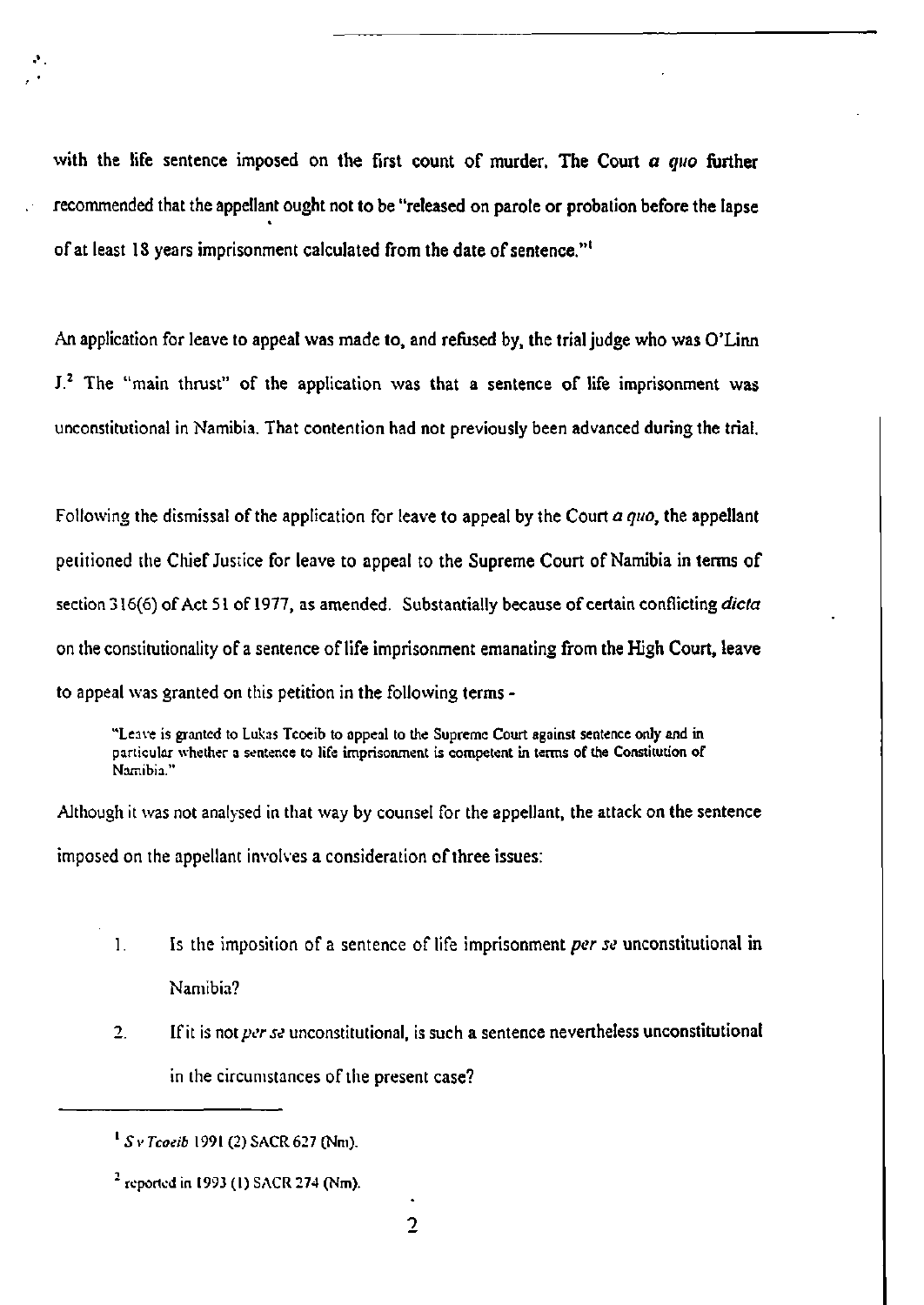**3. Apart from the issue of the constitutionality of the sentence, is it a sentence of**  such harshness in **the present case as to justify an interference therewith by the**  Supreme Court pursuant to its ordinary appeal jurisdiction?

#### The basic fncts

Ą

The appellant perpetrated two vicious murders. He had planned to kill five members **of the Otner**  family, who were his employers. He went to the farm of the Otners to execute that plan. He killed the adopted son and the wife of his employer in cold blood with a .308 rifle which he found at the residence of the Otners. He thereafter took some monies from the residence, the keys of a motor vehicle and some wine. He then waited for his employer, Mr Max Otner and two other members of the Otner family, including a child, to return to the homestead. His intention was to shoot and kill them as well. When they did not return after some time, the appellant decided to flee in the motor vehicle, but before that he cut the telephone wires and placed near the body of one of the deceased he had killed, another .308 rifle which he had found in the Otner residence.

The appellant's only excuse for these acts of viciousness was that his employer, Mr Max Otner, had wrongly accused him of stealing four bottles of wine either on the previous day or a few days prior to the murders. The trial judge assumed the correctness of that explanation but rightly pointed out that none of the persons whom the accused had killed had anything to do with that incident, that the murders were committed "on unsuspecting and helpless people" and that they were carefully planned. The trial judge was alive to all the relevant factors in favour of the accused, including the fact that he was a first offender; that he was between 23 and 25 years old and still relatively young; that he was unsophisticated; that he was angry when he committed the

 $\overline{\mathbf{3}}$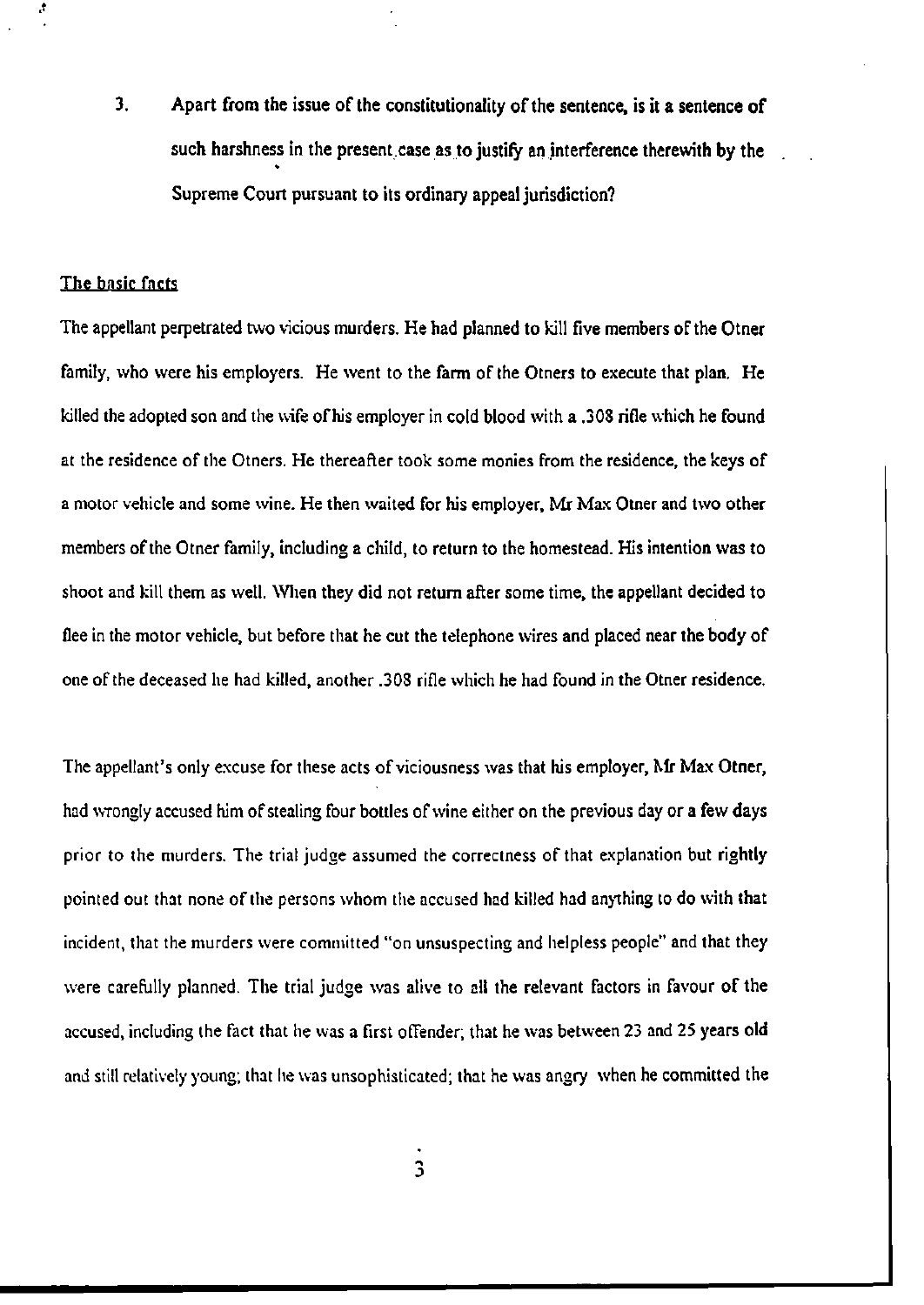**crimes; that he co-operated with the police and the prosecution upon his arrest and that he was**  a "good worker". **The Court** concluded nevertheless **that** -

"The accused has shown himself as a dangerous person who murdered for the flimsiest of reasons and can do so again because this type of reason can recur in his life at any stage."<sup>3</sup>

In the result, the Court decided that "the aggravating factors greatly overshadow **the** mitigating factors" and that in this kind of case the factors of deterrence, prevention and retribution deserved "more emphasis and weight."<sup>4</sup> This caused the learned judge to impose the sentences of life imprisonment which counsel now seeks to attack on the appellant's behalf.

#### Is a sentence of life-imprisonment per se unconstitutional?

In order to determine whether a sentence of life imprisonment is *per se* unconstitutional in Namibia, it is necessary to analyse the relevant provisions of the Constitution, to consider the applicable statutory mechanisms pertaining to such punishment and then to enquire whether such statutory provisions are consistent with the Constitution.

## The relevant Constitutional provisions.

The Constitution of Namibia, in its preamble, expresses that "recognition of the inherent dignity and the equal and inalienable rights of all members of the human family is indispensable for freedom, justice and peace"; that "the right of the individual to life, liberty and the pursuit of happiness" is afforded to all "regardless of race, colour, ethnic origin, sex, religion, creed or social or economic status"; and that the Namibian people, by their adoption of a Constitution founded on these values and principles, have articulated their "desire to promote amongst all of

<sup>5</sup> v *Tcoeib, supra* n. 1, at 635 i-j.

*S v Tcoeib, supra* n. I, al 636 a-b.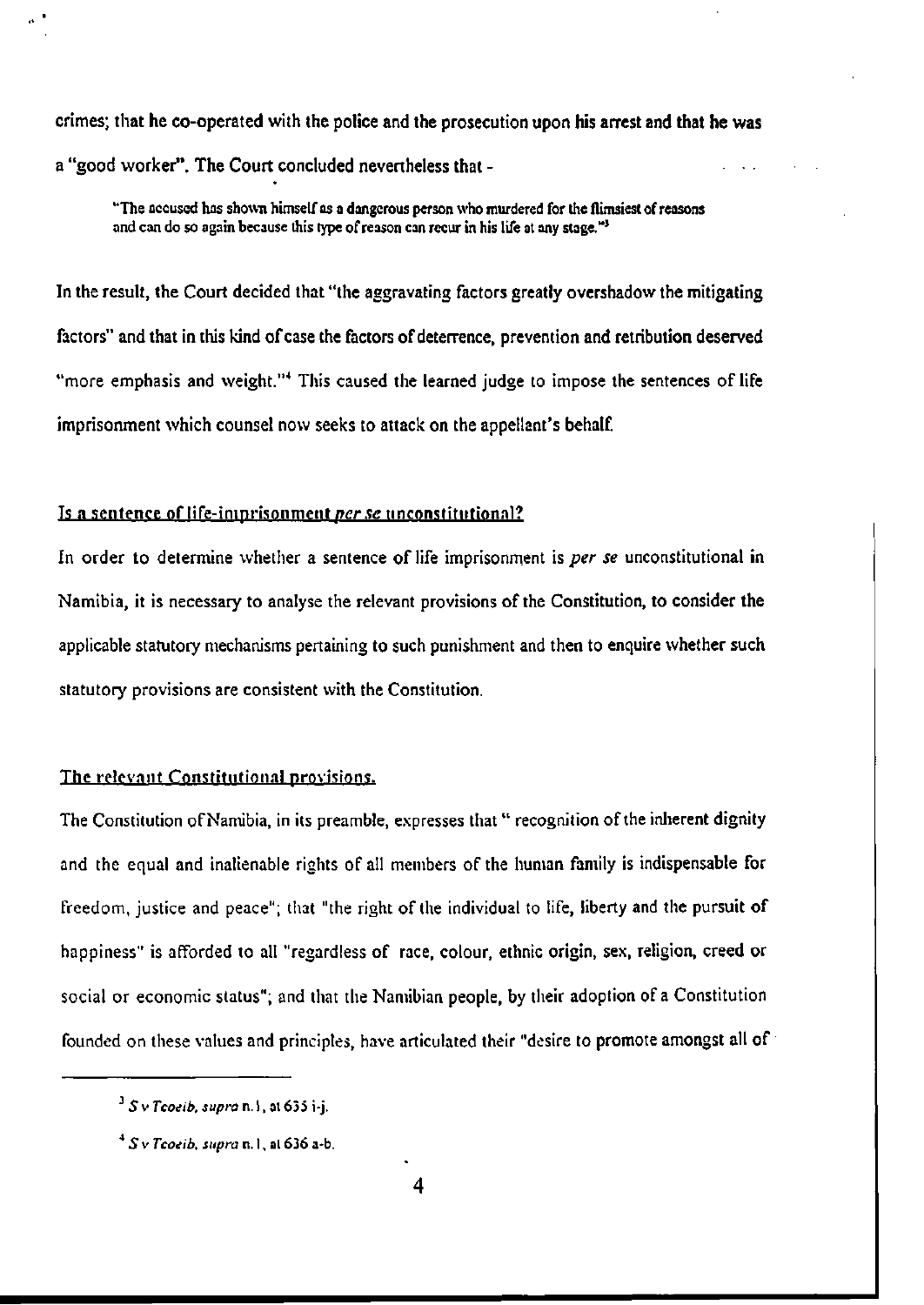us the dignity of **the** individual and the unity and integrity of **the** Namibian nation **among and in**  association with the nations of the world".

Chapter 3 of the Constitution defines a number of "fundamental rights and freedoms" to be respected and upheld. Included in these rights and freedoms are those enshrined in articles 6,7, Sand 18.

Article 6 of the Constitution states that:

"The right to life shall be respected and protected. No law may prescribe death as a competent sentence. No Court or Tribunal shall have the power to impose a sentence of death upon any person. No executions shall take place in Namibia."

## Article 7 provides that:

"No person shall be deprived of personal liberty except according to procedures established by law."

## Article 8 stipulates that:

- "(1) The dignity of all persons shall be inviolable.
- (2) (a) In any judicial proceedings or in other proceedings before any organ of the State, and during the enforcement of a penalty, respect for human dignity shall be guaranteed,
	- (b) No person shall be subject to torture or to cruel, inhuman or degrading treatment or punishment."

#### Article IS prescribes that:

"Administrative bodies and administrative officials shall act fairly and reasonably and comply with the requirements imposed upon such bodies and officials by common law and any relevant legislation, and persons aggrieved by the exercise of such acts and decisions shall have the right to seek redress before a competent Court or Tribunal."

Article 25 of the Namibian Constitution provides that the Legislature shall make no laws and the

Executive shall take no action which abolishes or abridges the fundamental rights and freedoms

conferred in Chapter 3 and any law or action in contravention thereof shall be invalid to the extent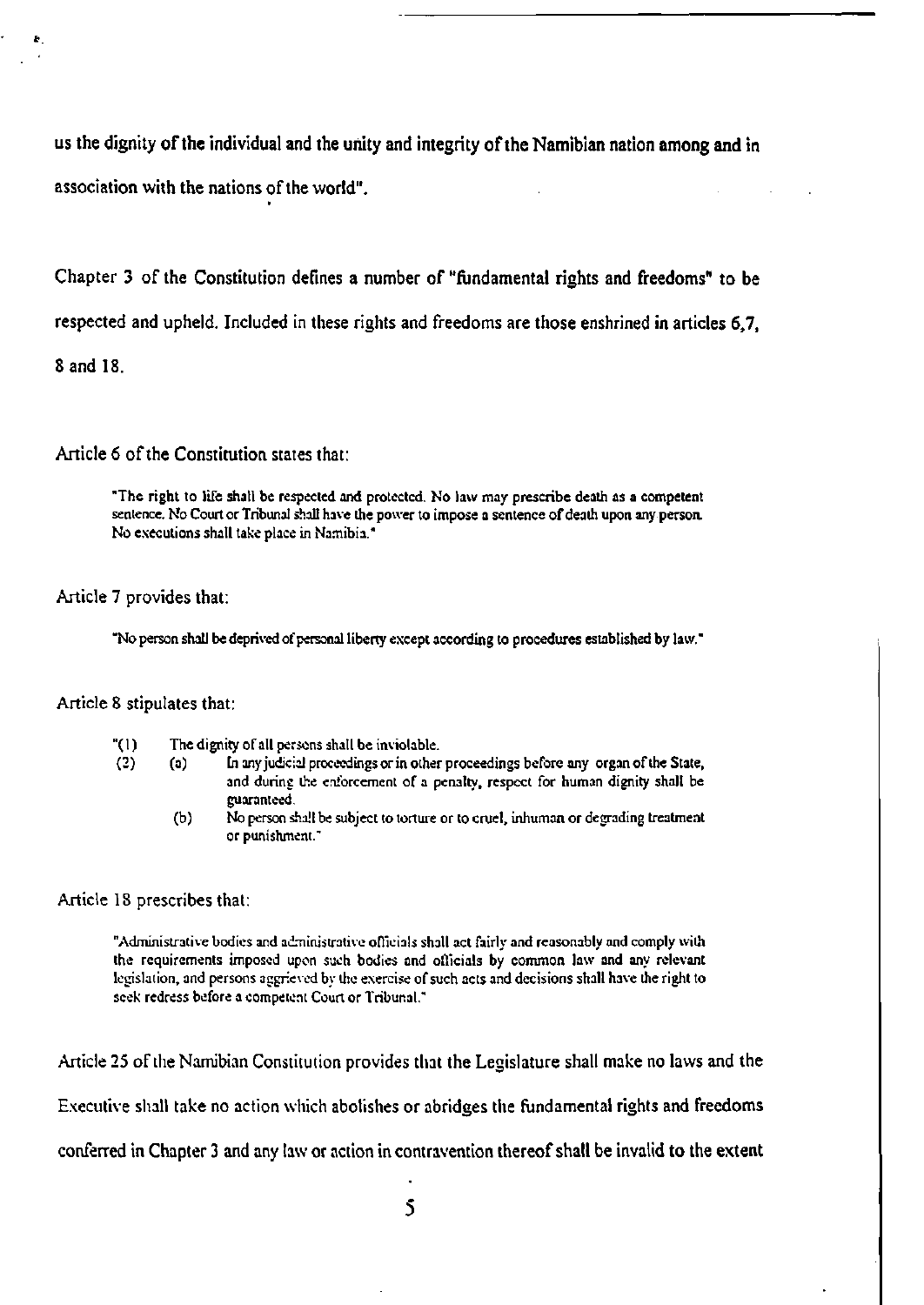**of such contravention, provided that a competent Court may direct the appropriate authority to**  correct the defect **in the law or** action **within a specified period during which time the impugned**  law or action shall remain valid. These provisions apply *mutatis mutandis* **to** laws **enacted prior**  to Independence.

## The relevant statutory mechanisms.

٠  $\Lambda$ 

> Section 276(1) of the Criminal Procedure Act 51 of 1977 ("the Criminal Procedure Act"), which provides that it is competent for a Court of law to impose a sentence of imprisonment upon a person convicted of an offence, does not place any limit on the period of imprisonment which **can**  be imposed. This section must be read together with section 283(1) of the Criminal Procedure Act which provides that:

"(1) A person liable to a sentence of imprisonment for life or for any period, may be sentenced to imprisonment for any shorter period..."

There is no provision in the Criminal Procedure Act or any other law in Namibia which obliges a Court to impose a *mandatory* sentence of life imprisonment in respect of any particular offence. The sentence of life imprisonment is thus a *discretionary* sentence in Namibia, available for a Court to impose should such Court believe that the particular circumstances of a particular case warrant the imposition of such a sentence.

However, the fact that an accused may be sentenced to imprisonment for life in Namibia does not mean that such an accused is thereby never able to regain his or her freedom. Life imprisonment *may* mean imprisonment for the rest of the natural life of the accused, but this is not always the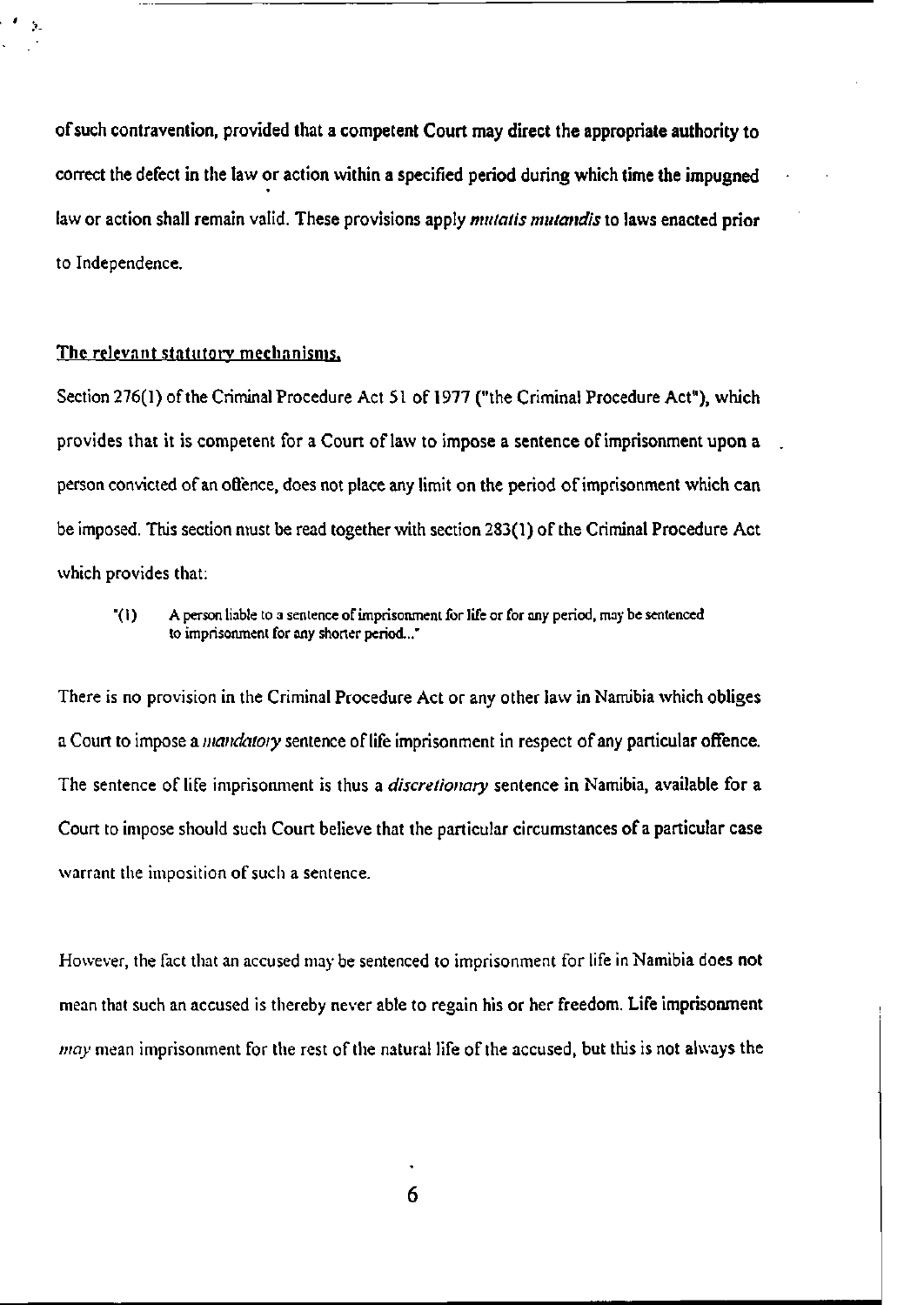**position.<sup>3</sup> The sections of the Criminal Procedure Act relating to the discretionary imposition of the sentence of life imprisonment must be read together with those provisions of the Prisons Act 8 of 1959 ("the Prisons Act"), as amended by Act 13 of 1981 (SWA), relating to the treatment of prisoners, the system of release on parole and the granting of Executive pardons.** 

**Section 2(b) of the Prisons Act, as amended by section 2 of Act 13 of 1981 (SWA), states that:** 

- "(2) The functions of the Prisons Service shall be:
	- (a)
	- (b) as far as practicable, to apply such treatment to convicted prisoners as may lead to their reformation and rehabilitation and to train them in habits of industry and labour.

**Section 61 of the Prisons Act, as amended by section 34 of Act 13 of 1981 (SWA), provides that:** 

"An institutional committee shall, with due regard to any remarks made by the court in question at the time of the imposition of the sentence and at such times and intervals (which intervals shall not be longer than six months) as may be determined by the Commissioner or when otherwise required by the Commissioner or release board -

- (a) make recommendations as to the training and treatment to be applied to any prisoner referred to in paragraph (b);
- (b) submit reports ... to the Commissioner and the release board on, *inter alia,* the conduct, adaptation, training, aptitude, industry, physical and mental state of health and the possibility of relapse into crime of every prisoner who is detained in the prison in respect of which it has been established and-
	- (i) (ii)  $\ddot{\phantom{a}}$ (iii) upon whom a life sentence has been imposed; (v) ..." (vi)

**Section** *6\bis* **of the Prisons Act, as inserted by section 35 of Act 13 of 19S1 (SWA), provides** 

**that:** 

 $\mathcal{P}_\mathbf{a}$ 

"A release board shall at such times and intervals as may be determined by the Commissioner or when otherwise required by the Commissioner -

<sup>&</sup>lt;sup>5</sup>See Du Toit et al, Commentary on the Criminal Procedure Act (Juta & Co Ltd) at 28-20A; R v Mzwakala 1957 (4) SA 273 (A). 5v *Tuhadeleni & Others* 1969 (1) SA 153 (A); *S v Whitehead* 1970 (4) SA 424 (A); 5 v *Sibiya*  1973 (2) SA 51 (A).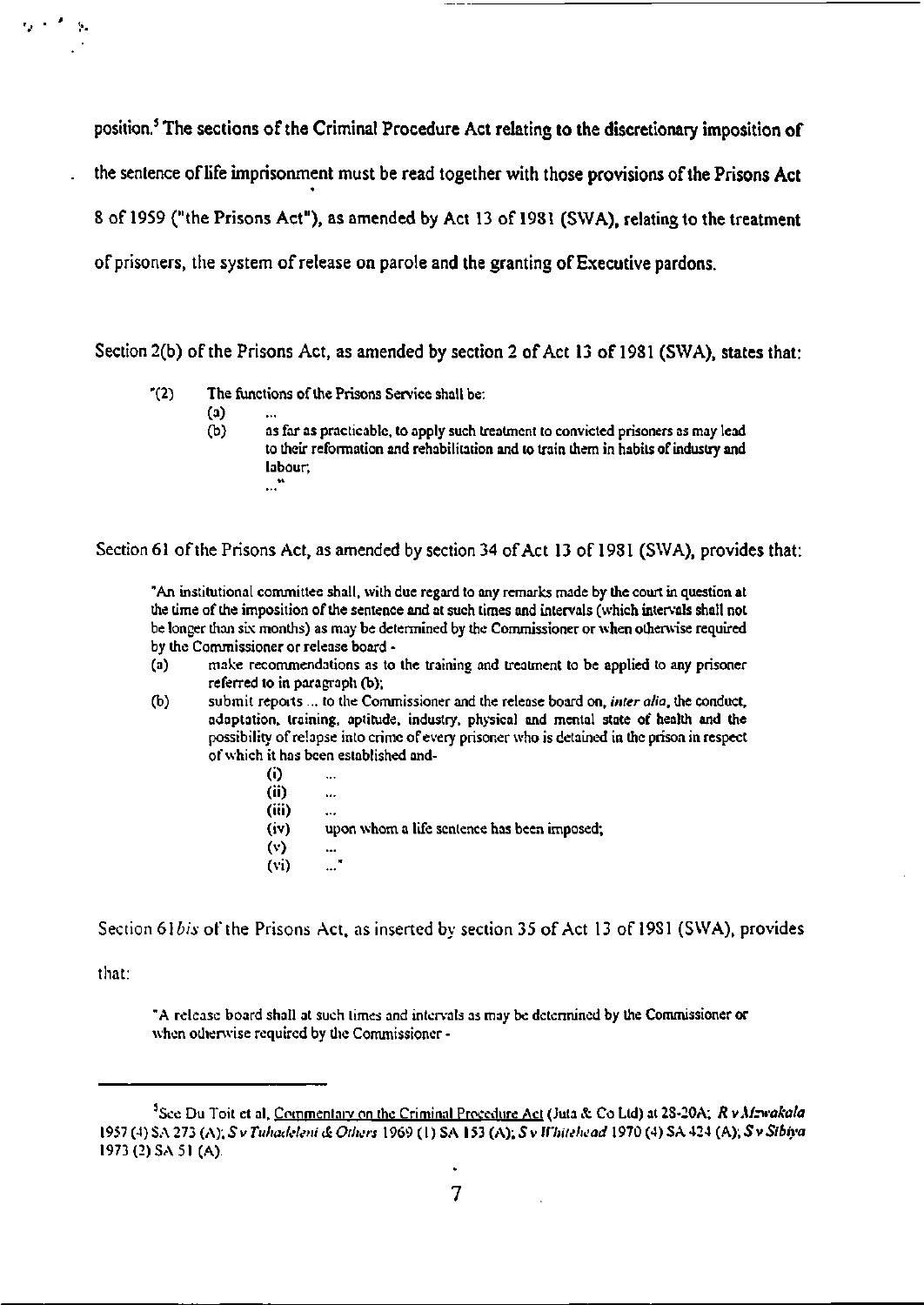- **(a) with due regard to any remarks made by the court in question at the time of the imposition of the sentence on the prisoner concerned and of any report on that prisoner furnished to it in terms of section 61(b) by the institutional committee concerned, make recommendations**  as **to** -
	- (i) the release of that prisoner cither on probation **or on** parole at the expiration **of** his sentence;
	- (ii) the period for and the conditions on which that prisoner may be released **on**  probation;
	- (iii) the period for supervision under and conditions on which that prisoner may **be**  released on parole;
	- (iv)  $\ddot{\phantom{a}}$
	- ....'

 $\ddot{\phantom{a}}$ 

**Section 64 of the Prisons Act, as amended by sections 5(2), 36 and 53(a) of Act 13 of 1981** 

**(SWA) and as further read with Article 140(5) of the Namibian Constitution, provides that:** 

- "(I) Upon receipt of a report from the release board regarding a prisoner upon whom a life sentence has been imposed and containing a recommendation for the release **of** such prisoner, the Commissioner shall submit such report to the President of Namibia;
- (2)
- (3) The President of Namibia may authorize the release of such prisoner on the date recommended by the release board or on any other date, either unconditionally or on probation or on parole as he may direct."

**Section 67 of the Prisons Act, as amended by sections 39 and 53(a) of Act 13 of 19S1 (SWA) and** 

**as read with article 140(5) of the Namibian Constitution, provides that:** 

 $^{\prime}(1)$ The Commissioner may -

(a)...

(b) on the authority of the President of Namibia or any other competent authority granted under any provision of any law in respect of a prisoner serving any period of imprisonment, and irrespective of whether the imprisonment was imposed with or without the option of a fine, release such prisoner before the expiration of the period in question either on probation or on parole for such period and on such conditions as may be specified in the warrant of release.

(2) If any prisoner so released cither on probation or on parole completes the period thereof without breaking any condition of the release, he shall no longer be deemed to be liable to any punishment in respect of the conviction upon which he was sentenced."

## **Application of the relevant constitutional provisions to the statutory mechanisms**

**Article 6 of the Namibian Constitution has expressly abolished the death penalty in Namibia. By** 

**so doing the Namibian people have recognised, protected and entrenched their commitment to**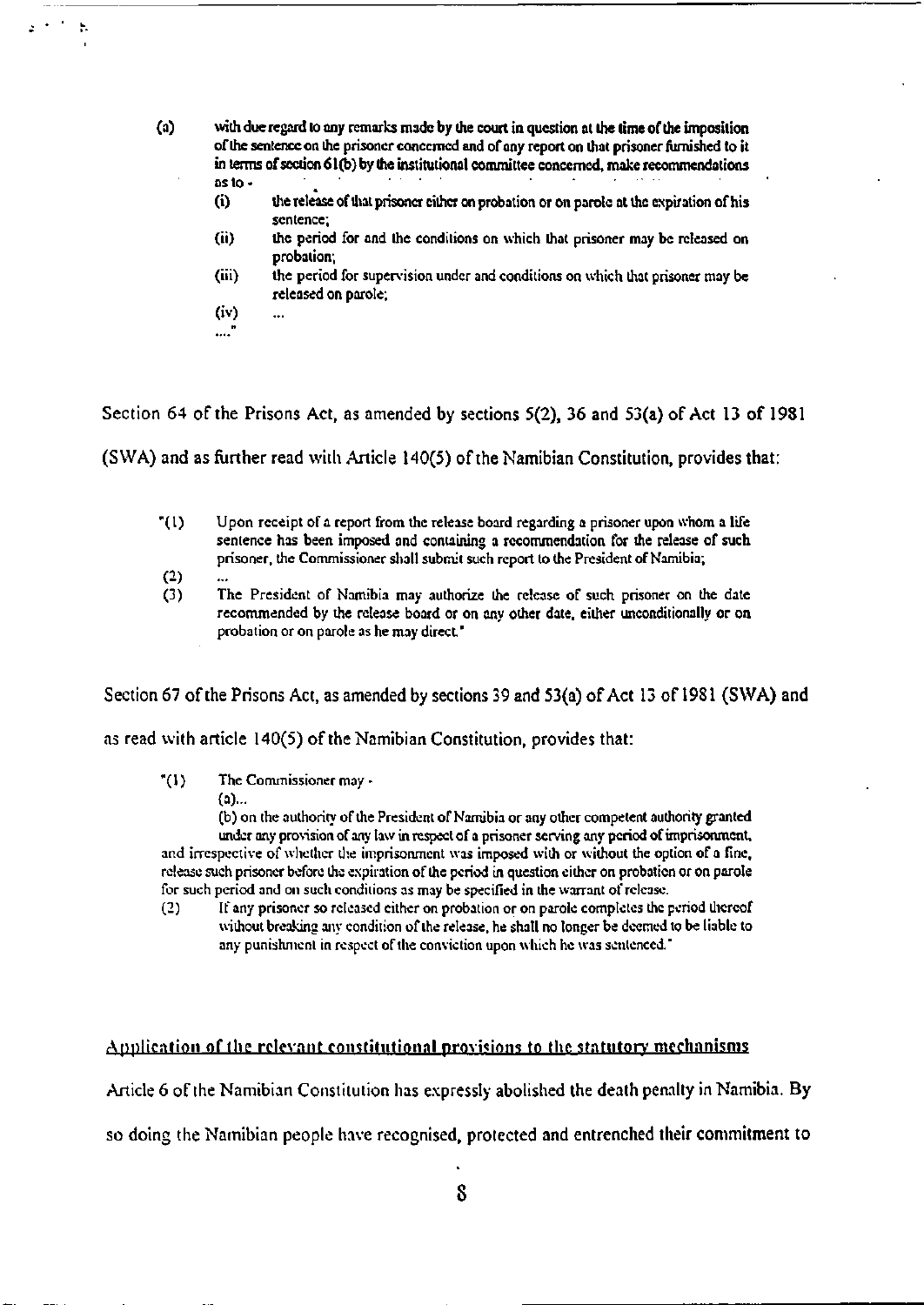**the inalienable right of every person to enjoy respect for his or her life and dignity.<sup>6</sup> In** *Tjijo's case 1 ,* Levy **J expressed the view that life imprisonment was unconstitutional. His reasons for that** 

view were expressed as follows:

"Mr Small has argued lhat this Court should take into account the fact that the trial court could have imposed a sentence of "life-imprisonment". In my view, the provision in Article 6 of the Constitution of Namibia that "no Court or Tribunal shall have the power to impose a sentence of death upon a person" categorically prohibits a sentence of life-imprisonment. "Life-imprisonment" is a sentence of death.

Furthermore, life-imprisonment, as a sentence, is in conflict with Article 8(2)(b) of the Constitution in lhat it is "cruel, inhuman and degrading punishment". It removes from a prisoner all hope of his or her release. When a term of years is imposed, the prisoner looks forward to the expiry of lhat term when he shall walk out of gaol a free person, one who has paid his or her debt to society. Lifeimprisonment robs the prisoner of this hope. Take away his hope and you take away his dignity and all desire he may have to continue living. Article S of our Constitution entrenches the right of all people to dignity. This includes prisoners. The concept of life-imprisonment destroys human dignity reducing a prisoner to a number behind the walls of a jail waiting only for death to set him free.

The fact that he may be released on parole is no answer. In the first place for a judicial officer to impose any sentence with parole in mind, is an abdication by such officer of his function and duty and to transfer his duty to some administrator probably not as well equipped as he may be to make judicial decisions. It also puts into the hands of the executive where the sentence is life imprisonment, ihe power to detain a person for the remainder of his life irrespective of the fact lhat the person may well be reformed and tit to take his place in society. Furthermore, even though he or she may be out of gaol on parole such person is conscious of his life sentence and conscious of the fact that his or her debt to society can never be paid.

Life imprisonment makes a mockery of ihe reformative end of punishment.

I am satisfied that it is in the interests of justice and in keeping with the spirit of the Constitution that all sentences should be quantified so that a prisoner knows with certainty what his penalty is. I therefore dismiss any argument suggesting that the appellant could in law have been sentenced to lifeimprisonment."

If Levy J was correct in his conclusion that life-imprisonment was a sentence of death, **the**  conclusion that a sentence of life imprisonment is unconstitutional would be inescapable because the death sentence is prohibited by article 6 of the Constitution. I am, however, unable **to agree**  that life imprisonment constitutes a sentence of death. The Constitution itself distinguishes

<sup>6</sup> See *Sv.Uakwanyane and Another* 1995 (6) DCLR 665 (CC); 1995 (3) SA 391 (CC).

*S* v *Xehemia Tjijo.* High Court of Namibia, 4/9/91. unreported.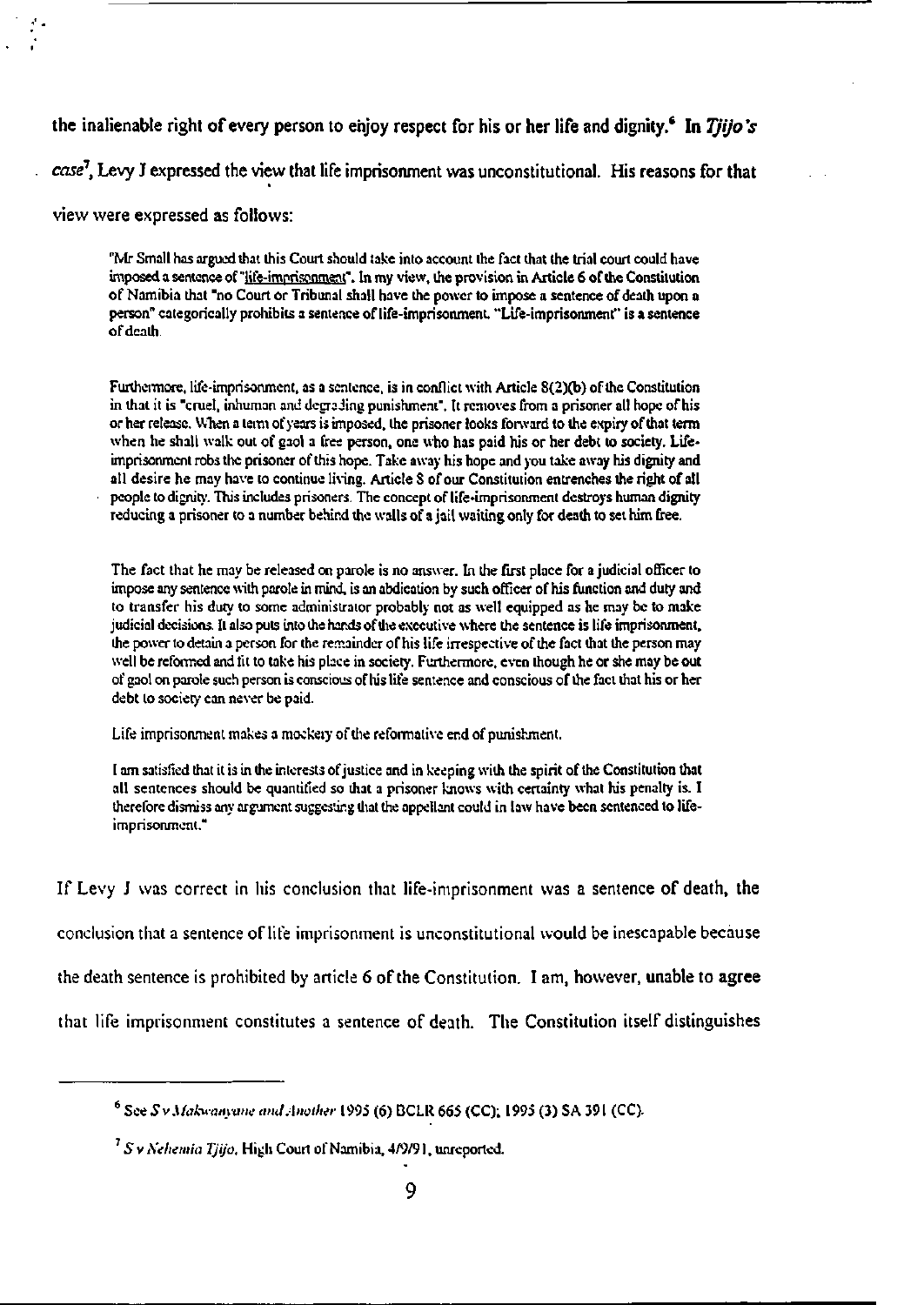between **protection of life guaranteed in article 6 and protection of liberty guaranteed in article**  7. Life imprisonment does not terminate **the life** of **the** imprisoned. **It** invades **his liberty. The**  two cannot be equated. As was observed in the United States

 $\mathcal{I}$  .

"...the penalty of death is qualitatively different from a sentence of imprisonment, however long. Death, in its finality differs more from life imprisonment than a 100-year prison term differs from on of a year or two."<sup>4</sup>

Both on textual and on inherently conceptual grounds there seems to me to be a clear distinction between the death penalty which is prohibited by article 6 and life imprisonment and I am satisfied that Levy J was not correct in equating the two. The other High Court judges who have refused to equate life imprisonment with the death sentence were in my view correct.<sup>9</sup>

This conclusion does not, however, end the debate on the constitutionality of a sentence of life imprisonment. Even if such a sentence does not conflict with article 6 of the Constitution it might still be unconstitutional if it is inconsistent with article 8(1) of the Constitution which protects the dignity of all persons or article S(2)(b) which protects all persons from cruel, inhuman or degrading treatment or punishment or if such a sentence is in conflict with any of the other constitutional provisions to which I have previously referred.

Can it properly be said that life imprisonment unconstitutionally violates the dignity of the person sentenced or constitutes an invasion of the right of every person to be protected from cruel,

<sup>8</sup>  *Woodson* v *North Carolina* 42S US 2S0 at 305.

See the judgment of O'Linn J in the application for leave to appeal in the present matter, *supra* n 2; see also the remarks of Frank J and Muller AJ in *Tjijo's* case, *supra* n 8; S v *Hilunaye Moses,* High Court of Namibia (CC 2/92) 22/4/1992, unreported; 5 v *Imtnanuel Kauhtngwa and Three Others,* High Court of Namibia, 12/12/1991, unreported; *SvMShikongo,* High Court of Namibia, 23/10/91 and *SvPaulus Alexander and Another,* High Court of Namibia (CC 77/92) 29/5/1992, unreported.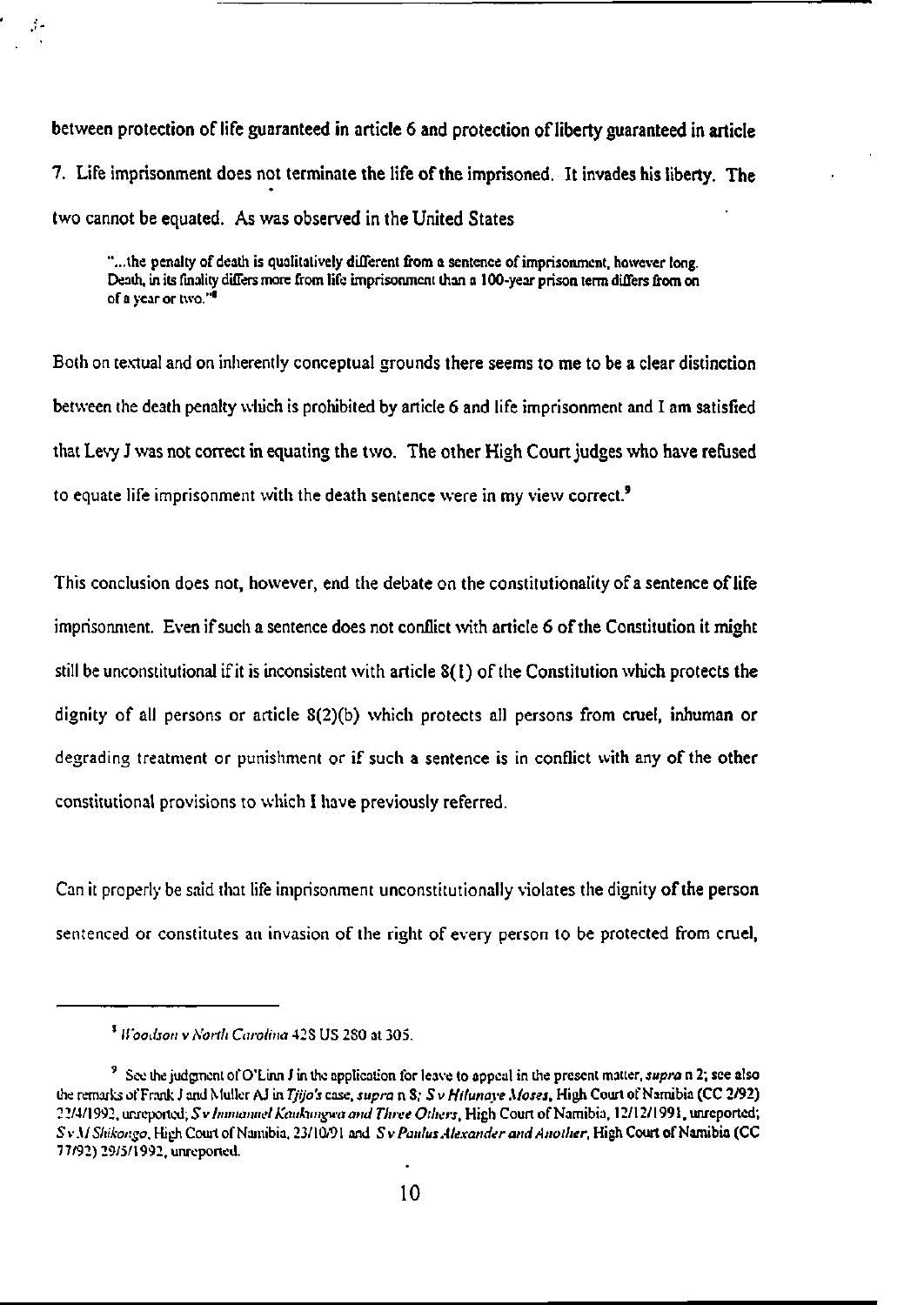**inhuman or degrading treatment or punishment? There can be little doubt that a sentence which**  compels any person to spend the whole of his or her natural life in incarceration, divorced from his family and his friends in conditions **of** deliberate austerity **and** deprivation, isolated from **access**  to and enjoyment of the elementary bounties of civilized living is indeed **a** punishment of distressing severity. Even when it is permitted in civilized countries it is resorted to only in extreme cases either because society legitimately needs to be protected against the risk of **a**  repetition of such conduct by the offender in the future or because the offence committed by the offender is so monstrous in its gravity as to legitimize the extreme degree of disapprobation which the community seeks to express through such **a** sentence. These ideas were expressed by **the Court in the case of** *Tliynne, Wilson and Gunnell v Tlie United Kingdom,<sup>10</sup>* **where it stated that -**

ķ.

"Life sentences are imposed in circumstances where the offence is so grave that even if there is little risk of repetition it merits such a severe, condign sentence and life sentences are also imposed where the public require protection and must have protection even though the gravity of the offence may not be so serious because there is a very real risk or repetition..."

But, however relevant such considerations may be, there is no escape from the conclusion that an order deliberately incarcerating a citizen for the rest ofhis or her natural life severely impacts upon much of what is central to the enjoyment of life itself in any civilized community and can therefore only be upheld if it is demonstrably justified. In my view, it cannot be justified if it effectively amounts to a sentence which locks the gates of the prison irreversibly for the offender without any prospect whatever of any lawful escape from that condition for the rest of his or her natural life and regardless of any circumstances which might subsequently arise. Such circumstances might include sociological and psychological re-evaluation of the character of the offender which might destroy the previous fear that his or her release after a few years might

<sup>10</sup> 13 E.H.R.R. 666 at 669. See also, 5 v *Letsolo* 1970 (3) 476 (A); *SvAfdau* 1991(1) SA 169 (A).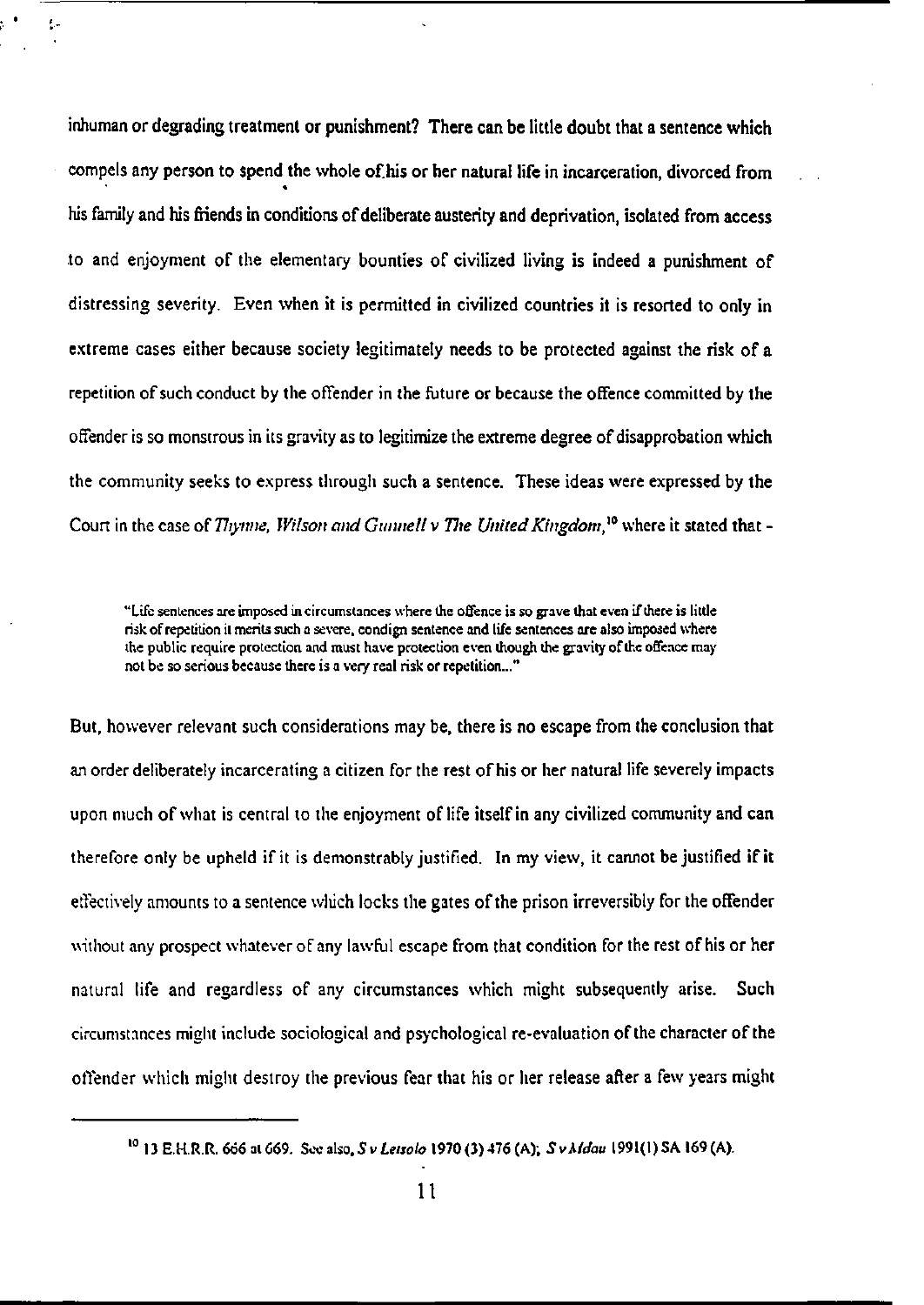**endanger the safety of others or evidence which might otherwise show that the offender has reached such an advanced age or become so infirm and sick or so repentant about his or her past, that continuous incarceration of the offender at State expense constitutes a cruelty which can no longer be defended in the public interest. To insist, therefore, that regardless of the circumstances, an offender should always spend the rest of his natural life in incarceration is to express despair about his future and to legitimately induce within the mind and the soul of the offender also a feeling of such despair and helplessness. Such a culture of mutually sustaining despair appears to me to be inconsistent with the deeply humane values articulated in the preamble and the text of the Namibian Constitution which so eloquently portrays the vision of a caring and compassionate democracy determined to liberate itself from the cruelty, the repression, the pain and the shame of its racist and colonial past.<sup>11</sup> Those values require the organs of that society continuously and consistently to care for the condition of its prisoners, to seek to manifest concern for, to reform and rehabilitate those prisoners during incarceration and concomitantly to induce in them a consciousness of their dignity, a belief in their worthiness and hope in their future. It is these concerns which influenced the German Federal Court in "the life imprisonment case"<sup>12</sup> to hold,** *inter alia,* **that -**

"the essence of human dignity is attacked if the prisoner, notwithstanding his personal development, must abandon any hope of ever regaining his freedom."<sup>11</sup>

<sup>12</sup> 45 BverfGE 187.

<sup>1</sup> ' *S v Acheson* 1991 (2) SA S05 (Nm) at S13 A-C; *Government of the Republic of Namibia and Another* v *Cultura 2000 end Another* 1994(1) SA 407 (NmS) at 411C-412D. No evidential enquiry is necessary to identify the content and impact of such constitutional values. The value judgment involved is made by an examination of the aspirations, norms, expectations and sensitivities of the Namibian people as they are expressed in the Constitution itself and in their national institutions. Cf the remarks of O'Linn J in the application for leave to appeal in the present matter *supra* n.2. at pages 2Slf- 287e.

<sup>&</sup>lt;sup>13</sup> Ibid. 245 (Translation from the German text by Dirk Van Zyl Smit in the article "Is life imprisonment constitutional? - The German Experience" published in Public Law, 1992, page 263 at page 271.)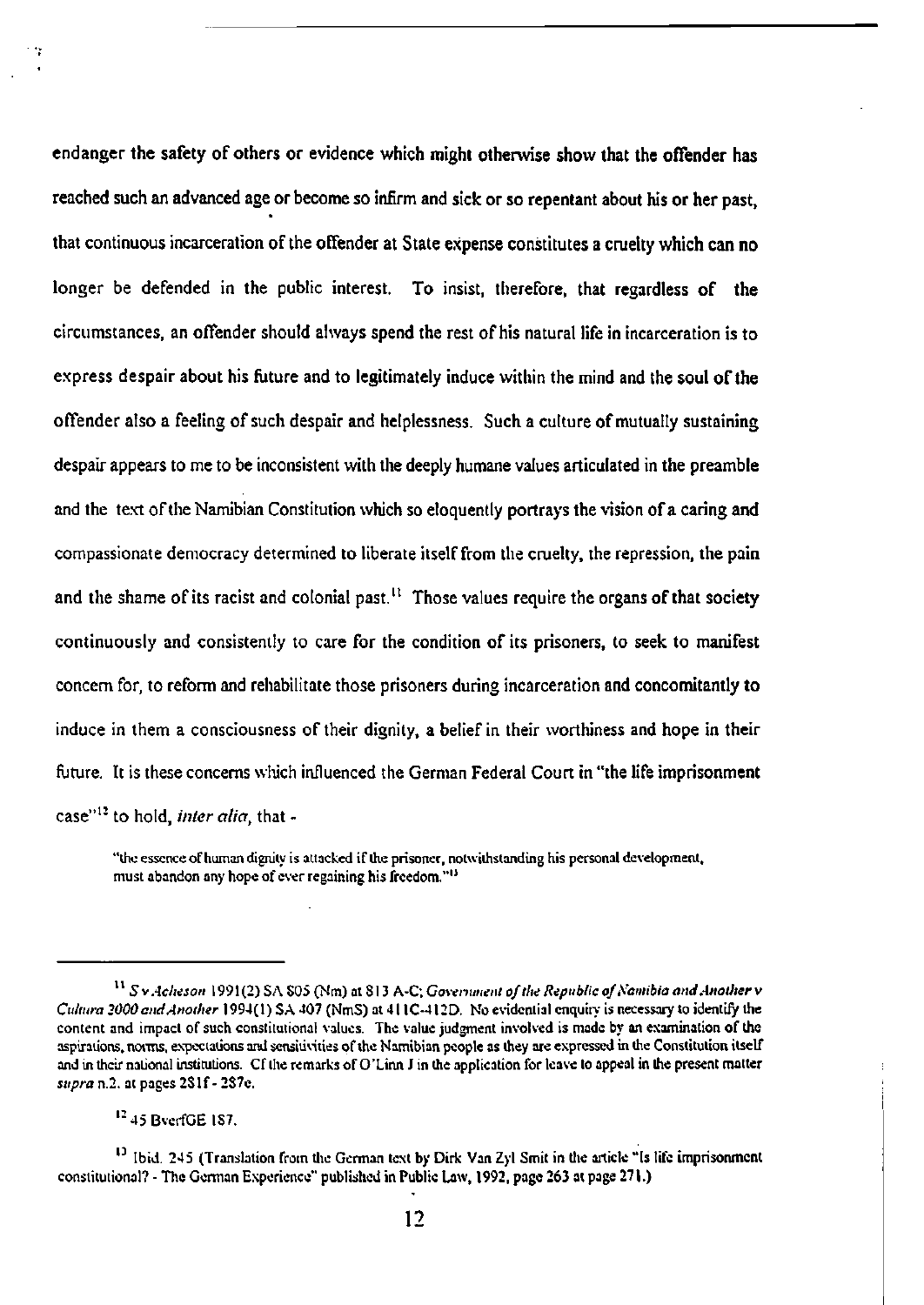## **The German Federal Court in that matter also referred to the German Prison Act in this context**

and stated:-

"The threat of life imprisonment is contemplated, as is constitutionally required, by meaningful treatment of the prisoner. The prison institutions also have the duty in the case of prisoners sentenced to life imprisonment, to strive towards their resocialization, to preserve their ability to cope with life and to counteract the negative effects of incarceration and destructive personality changes which go with it. The task which is involved here is based on the constitution and can be deduced from the guarantee of the inviolability of human dignity contained in article 1(1) of the *Grundgesetz*. "<sup>*u*</sup>

It seems to me that the sentence of life imprisonment in Namibia **can therefore not be**  constitutionally sustainable if it effectively amounts to an order throwing the **prisoner into a cell**  for the rest of the prisoner's natural life as if he was a 'thing' instead of a person without any continuing duty to respect his dignity (which would include his right not to live in despair and helplessness and without any hope of release, regardless of the circumstances).

The crucial issue is whether this is indeed the effect of a sentence of life imprisonment **in** Namibia. I am not satisfied that it is.

Section 2(b) of the Prisons Act expressly identifies the treatment of convicted prisoners with **the**  object of their reformation and rehabilitation as a function of the Prison Service **and** section 61 as read with section *Sbis* provides a mechanism for the appointment of an institutional committee with the duty to make recommendations pertaining to the training and treatment of prisoners upon whom a life sentence has been imposed. Section *6\bis* as read with section 5 of that Act creates machinery for the appointment of a release board which may make recommendations for the release of prisoners on probation and section 64 (as amended) *inter alia* empowers **the** President of Namibia acting on the recommendation of the release boards to authorise **the** release of

<sup>14</sup> Ibid. 23S (Van Zyl Smil's translation, *supra* n. 13 at page 270).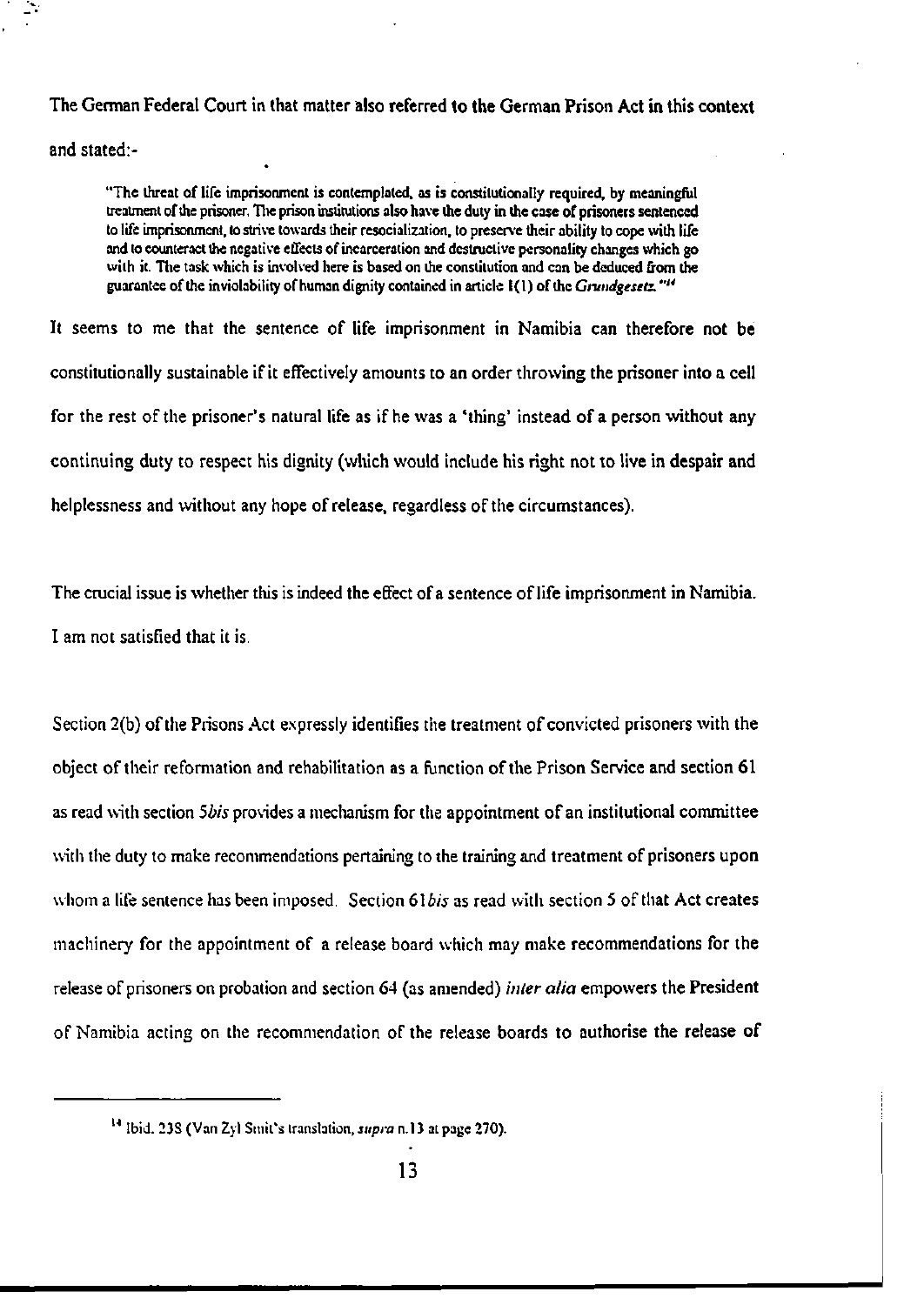prisoners sentenced **to life** and **there are similar mechanisms for release provided in section 67.**  It therefore cannot properly be said that **a** person sentenced to life imprisonment **is** effectively abandoned as a 'thing' without any residual dignity and without affording such prisoner any hope of ever escaping from a condition of helpless and perpetual incarceration for the rest of his or her natural life. The hope of release is inherent in the statutory mechanisms. The realization of that hope depends not only on the efforts of the prison authorities but also on the sentenced offender himself. He can, by his own responses to the rehabilitatory efforts of the authorities, by the development and expansion of his own potential and his dignity and by the reconstruction and realization of his own potential and personality, retain and enhance his dignity and enrich his prospects of liberation from what is undoubtedly a humiliating and punishing condition but not a condition inherently or inevitably irreversible.

The nagging question which still remains is whether the statutory mechanisms to which I have referred, constitute a sufficiently "concrete and fundamentally realisable expectation"<sup>15</sup> of release adequate to protect the prisoner's right to dignity, which must include belief in, and hope for, in an acceptable future for himself. It must, I think, be conceded that if the release of the prisoner depends entirely on the capricious exercise of the discretion of the prison or executive authorities leaving them free to consider such a possibility at a time which they please or not at all and to decide what they please when they do, the hope which might yet flicker in the mind and the heart of the prisoner is much too faint and much too unpredictable to retain for the prisoner a sufficient residue of dignity which is left uninvaded.

Van Zyl Smit, *supra* n. 13, at page 271.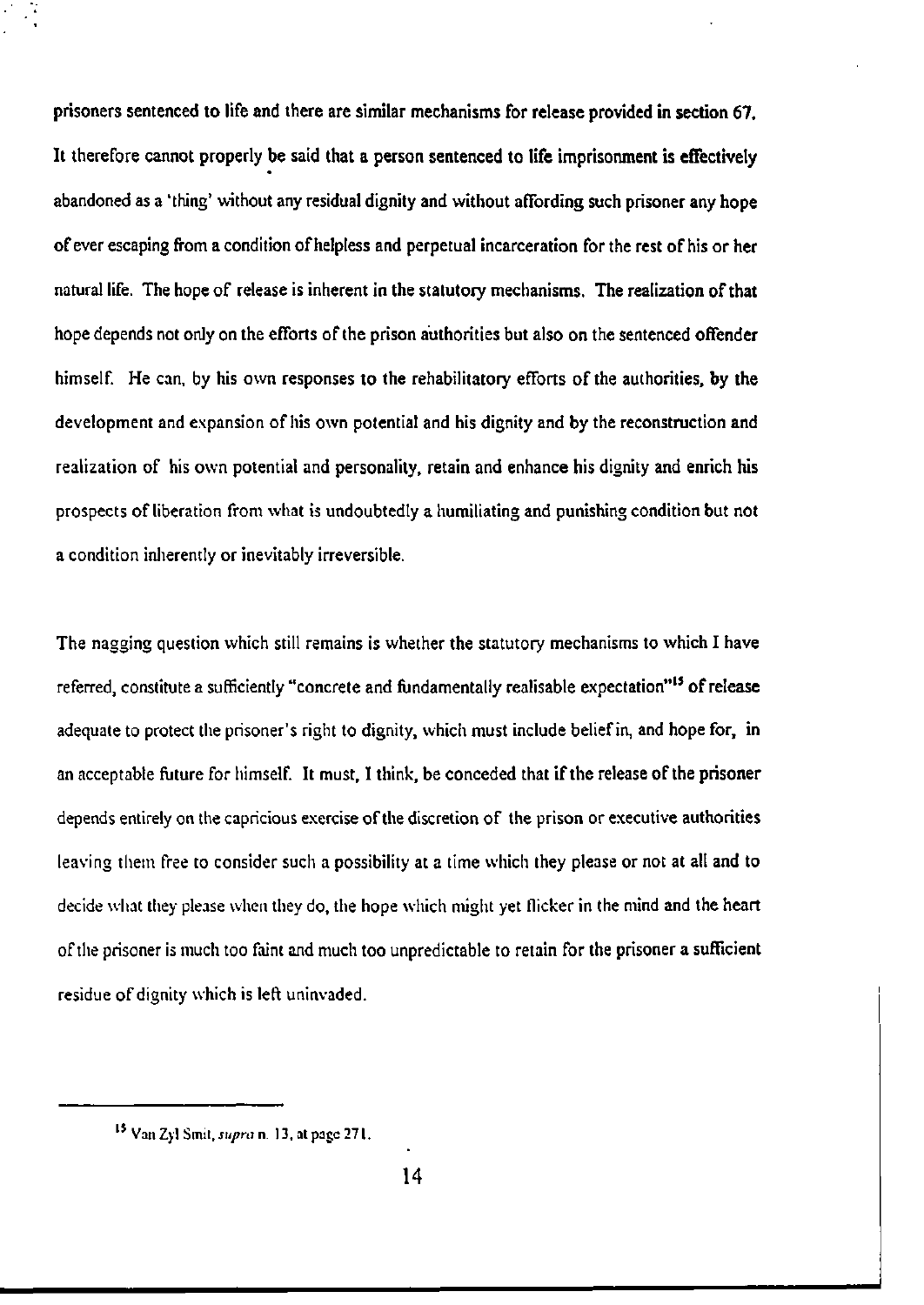**That kind of concern very much dominated the thinking of the German Federal Court in "the life**  imprisonment case."<sup>16</sup>  **In my view, however, it would be incorrect to interpret the relevant**  statutory mechanisms pertaining to the release of prisoners sentenced to life imprisonment as if they permitted a totally unrestrained, unpredictable, capricious and arbitrary exercise of **a**  discretion by the prison authorities. These mechanisms must be interpreted having regard **to the**  discipline of the Constitution as well as the common law. The relevant authorities entrusted **with**  these functions have not only to act in good faith but they must properly apply their minds to each individual case, the relevant circumstances impacting on the exercise of a proper discretion, the objects of the relevant legislation creating such mechanisms and the values and protections of the Constitution. They must not allow their minds to be affected by irrelevant considerations, they must act impartially, without unfairly or irrationally discriminating between different persons and they must refrain from acting oppressively or arbitrarily.<sup>17</sup> If this kind of discipline is not maintained in the application of the statutory mechanisms and the exercise of any discretion pursuant thereto, the prisoner adversely affected might have a legitimate remedy in the Courts. Every prisoner, however dastard be the crime he or she has committed, is entitled to be treated lawfully and fairly and every official entrusted with the administration of the Prisons Act, however eminent be his or her office, is obliged, in terms of article 18 of the Constitution, to act fairly and reasonably. That obligation is a continuing obligation and requires such officials to apply their minds to the merits of the case of each prisoner continuously after the lapse of periods which must reasonably be determined.

<sup>&</sup>quot;The life imprisonment case", *supra* n 12 , page 246, (translation in English by Van Zyl Smit, *supra* n. 13, at page 271).

<sup>17</sup>  *S'orth-U'est Townships (Propet taty ) Limited v The Administrator, Transvaal* 1975 (4) SA (T) at 8; *Johannesburg Stock Exchange v Witwatersrand Nigel Limited* 19SS (3) SA 132 (A).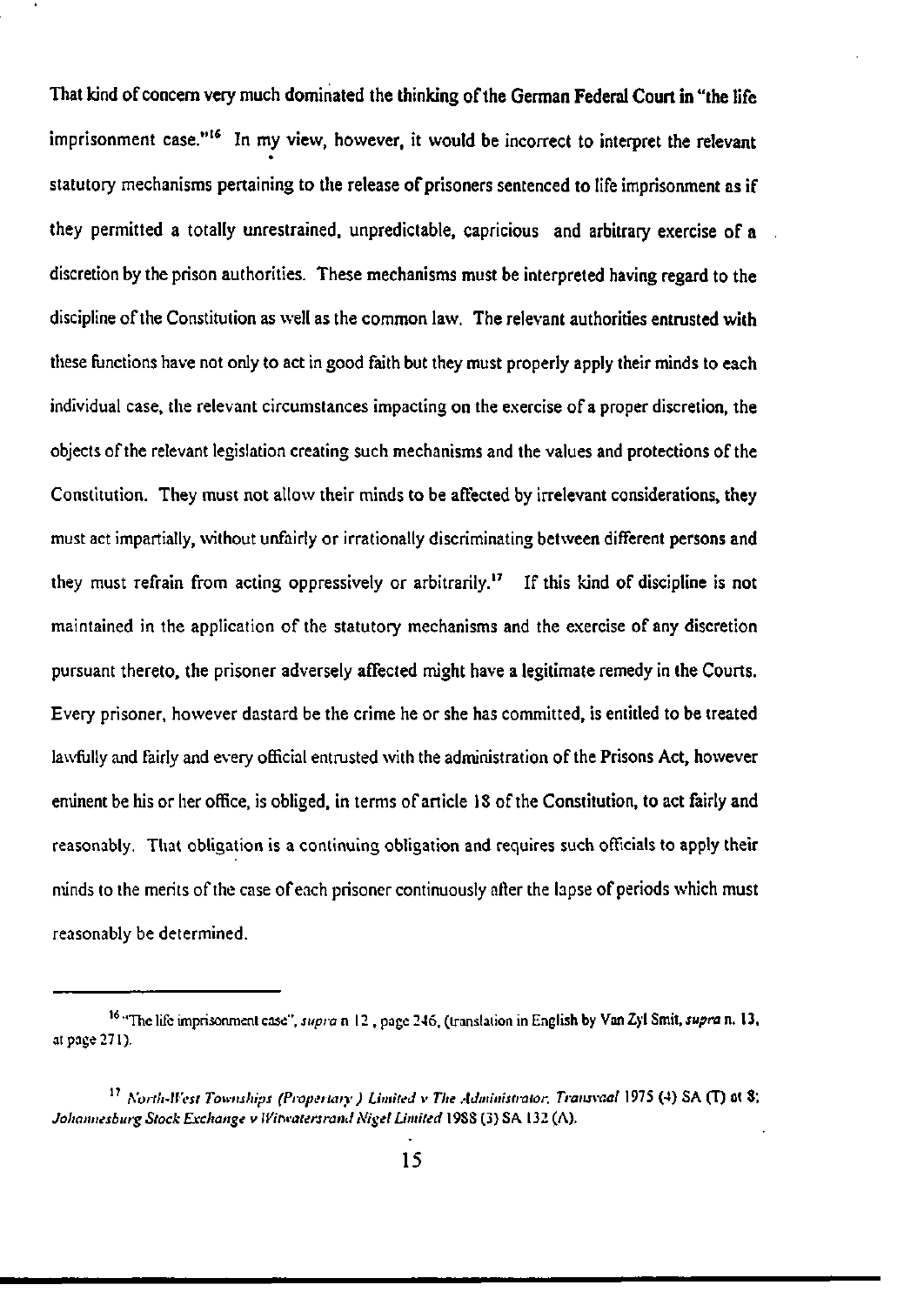**Properly considered, therefore, the statutory** mechanisms **to** which **I have referred and which**  pertain to the release of prisoners sentenced to life, do not in fact permit the relevant officials charged with the onerous functions of administering these mechanisms, arbitrarily to decide which such prisoners they would consider for release and when they would do so. The objection based on the assumption that they can act so arbitrarily cannot therefore be upheld.

 $\mathcal{L}$ 

A sentence of life imprisonment sometimes, but not always, has mixed components. One component, in such cases, is intended to reflect the period of imprisonment which the convicted person deserves as a form of punishment for his or her wrongful act, the other component reflects the aaxiety of the Court to ensure that the convicted person remains incarcerated after he or she has served the punitive component of his or her sentence, simply because the Court is not satisfied that society may not be endangered by his or her release either because of some mental instability or some other defect in the character of the person. That second component effectively reflects the need for judicial protection of society against the risks of recidivism. The problem which has in recent times engaged some jurists in Europe has been the distinction between these two components and the consequences of such a distinction.<sup>18</sup> It has been suggested, with some force, that upon the expiry of the punitive component of a sentence of life imprisonment, the further continued incarceration of the prisoner should be open to judicial monitoring because some kind of assessment needs periodically to be made about the risk of recidivism at any particular time.<sup>19</sup>

<sup>&</sup>lt;sup>18</sup> In the European jurisprudence this is expressed by the difference between "mandatory" and "discretionary" sentences of life imprisonment. The former does not have a mixed component: the whole of the sentence is intended to express the punitive component. In the latter case both components are present. See. for example. *Wynne v United Kindgdom* [1995] 19 E.H.R.R. 333.

**<sup>19</sup>**  *Weeks* **v** *United Kingdom* **[19SS] 10 E.H.R.R. 293;** *Thynne, Wilson and Gunned* **v** *United Kingdom, supra*  **n. 10;** *Wynne v United Kingdom supra* **n IS .**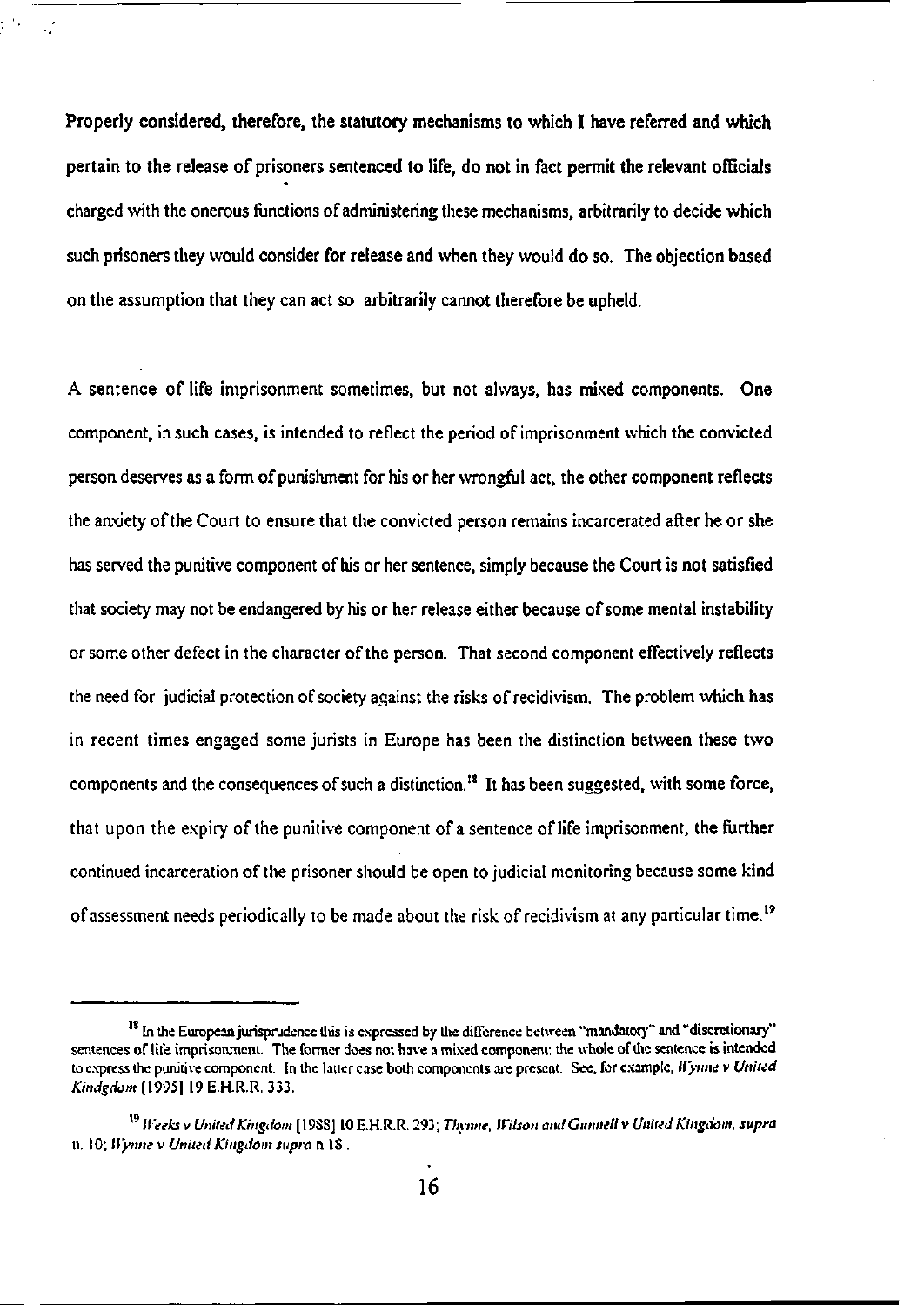**In approaching this debate, the European Court of Human Rights has substantially been influenced**  by article **5(4) of the** European Convention **on Human Rights,** which **reads as follows:-**

"Everyone who is deprived of his liberty by arrest or detention shall be entitled to take proceedings by which the lawfulness of his detention shall be decided speedily by a court and his release ordered if the detention is not lawful."

Applying this article, the European Court of Human Rights has sometimes upheld applications made by prisoners for a declaration that in the particular circumstances of their case their incarceration after the expiry of the punitive component of their sentences of life imprisonment constituted a violation of article  $5(4)$ .<sup>20</sup>

Many interesting questions arise from this approach. Firstly, there may be problems following upon the practical difficulties of isolating from a composite sentence of life imprisonment **the**  period which represents the punitive element of the sentence from the element of protection against recidivism. Secondly, there may be considerable debate which may ensue about the merits and the practicability of any system which vests in the Courts the authority to determine the legitimacy of the detention of any sentenced prisoner after the expiry of the punitive period of **a**  sentence at any particular stage, as against the merits of allowing that power, in the first instance, to reside with the executive and administrative organs of the State, with their infrastructure and access to monitoring facilities and psychiatric and sociological expertise. If such power is to be vested in the Courts, there may also be interesting problems about the degree of latitude which must be allowed to the prison and executive authorities in making their assessments and whether or not it is possible to define some judicial standard which is more generous than the ordinary standard of judicial review of administrative actions, but something less than a standard which

<sup>20</sup> See for example *Thynne 's* case, *supra* n 10, page 695, paragraph SI and *Week's* case, *supra* n 19 , page 3 IS, paragraph 6S.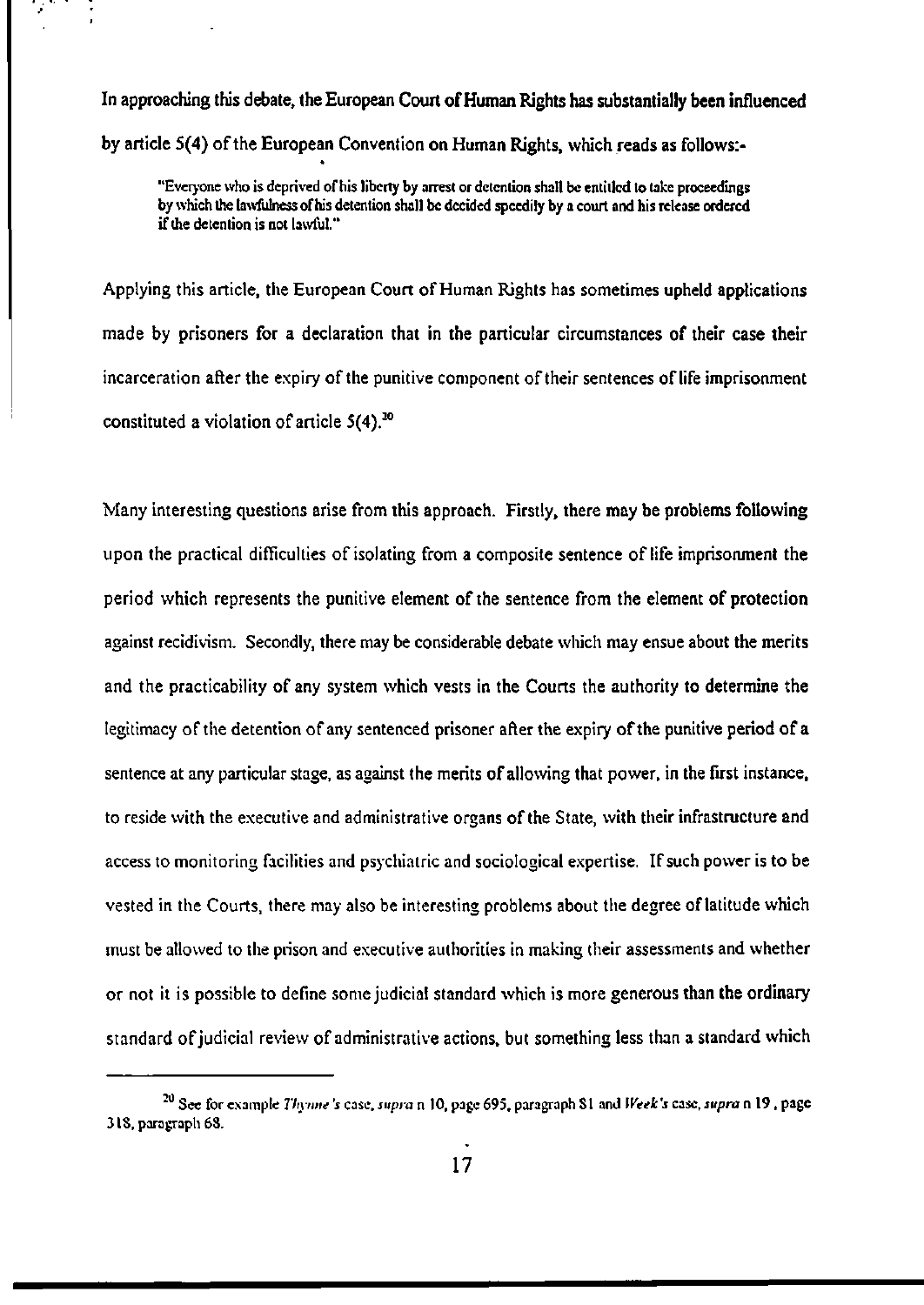would allow **a Court to** substitute **its own discretion for the discretion of the administrative and**  executive authority.

**STA** 

It is not necessary in the present case to deal with any of these complexities or their consequences for the application of sentences of life imprisonment in this country. This is not an application by a prisoner who claims to have already served any period of imprisonment which could conceivably be said to have constituted the punitive part of the sentence imposed by the Court. Indeed, O'Linn J had in his judgment expressly taken the precaution of recommending to the Executive that the appellant not be released on parole or probation before the lapse of at least 18 years of imprisonment, calculated from the date of the sentence. It is therefore not necessary to anticipate what approach the Court should adopt to any application which might be made in the future by a prisoner sentenced to life who has properly identified the punitive period of his or her imprisonment and who contends that notwithstanding the expiry of that period and notwithstanding the fact that there his or her further incarceration is not necessary for the protection of society, the administrative and executive organs of the State have wrongfully and unreasonably insisted on the perpetuation of that incarceration.

Suffice is it for me to say that if and when such issues are properly raised in the future they will have to be addressed by having regard to the international jurisprudence but ultimately, by the proper interpretation of the relevant provisions of the Namibian Constitution and the applicable statutes to which I have referred.

**IS**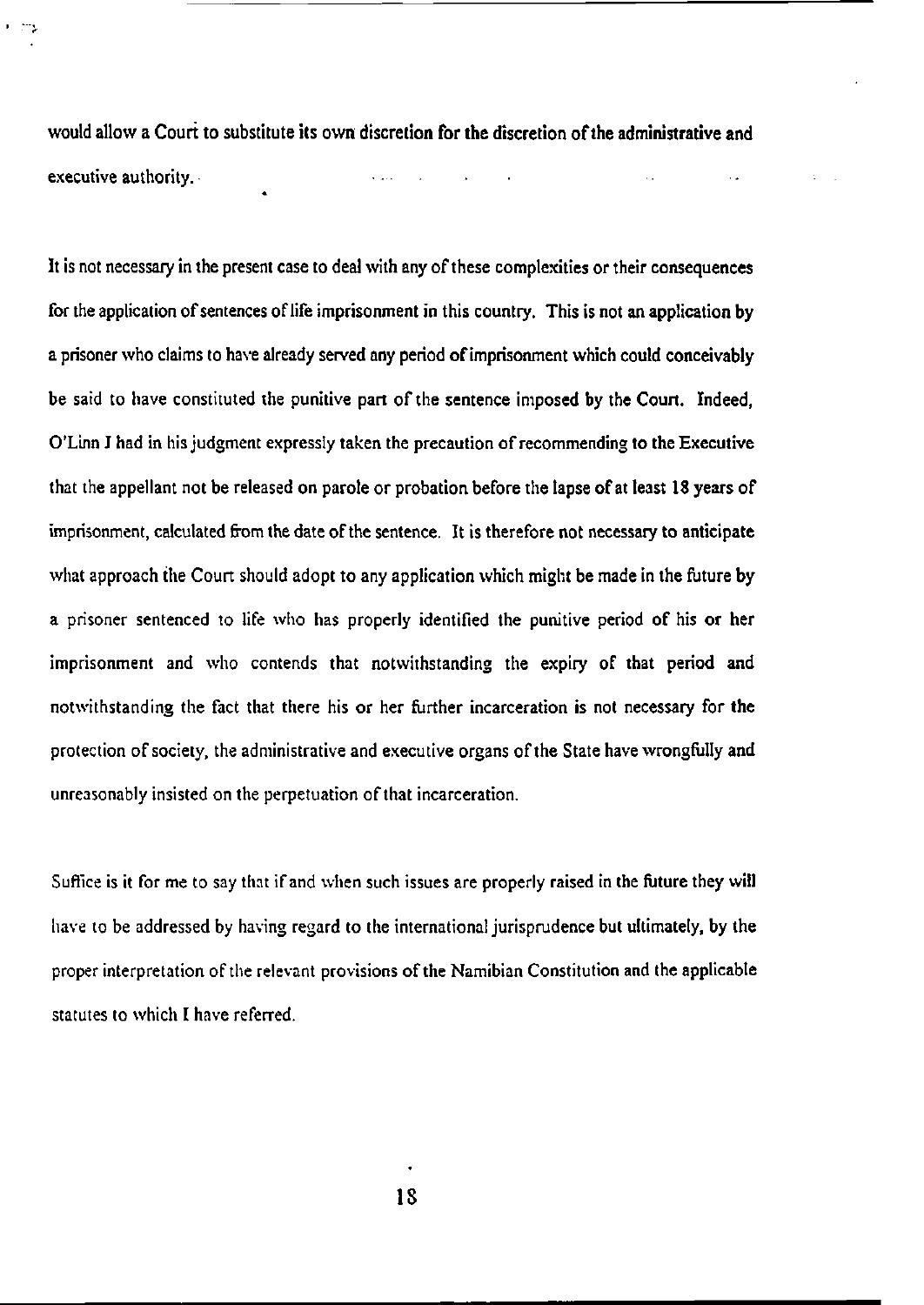**For the reasons which I have articulated I am unable to hold that life imprisonment as a sentence is** *per se* **unconstitutional in Namibia, regard being had to the fact that the relevant legislation permits release on parole in appropriate circumstances.** 

## **Is the sentence of life imprisonment unconstitutional on the facts of the present case?**

**Can it be contended that even if the sentence of life imprisonment is not** *per se* **unconstitutional in this country its imposition in the circumstances of the present case is unconstitutional because it amounts to inhuman or degrading treatment of the appellant or a violation of his dignity?** 

**It may very well be that even if the sentence of life imprisonment is not** *per se* **unconstitutional its imposition in an particular case may indeed be unconstitutional if the circumstances of that case justify the conclusion that it is so grossly disproportionate to the severity of the crime committed that it constitutes cruel, inhuman or degrading punishment in the circumstances or impermissibly invades the dignity of the accused. This approach finds judicial resonance in some of the jurisprudence of the United States. Where sentences are grossly disproportionate to the offence committed they have sometimes been held to constitute a transgression of the Sth amendment of the Constitution of the United States which prohibits the imposition of cruel and unusual punishment.<sup>21</sup>**

**Whatever be the merits of such an approach and its proper parameters in Namibia, it can be of no assistance to the appellant in the present case. The offences committed by the appellant were vicious in the extreme. They were executed with singular ruthlessness and premeditation. Having** 

**<sup>21</sup>**  *Gregg v Georgia* **42S US 153;** *Rummel v Estelle* **445 US 263 at 274;** *McDonald* **v** *Commonwealth* **1 SO**  US 311; *Barber* v *Gladden* (cert, denied) 359 US 943.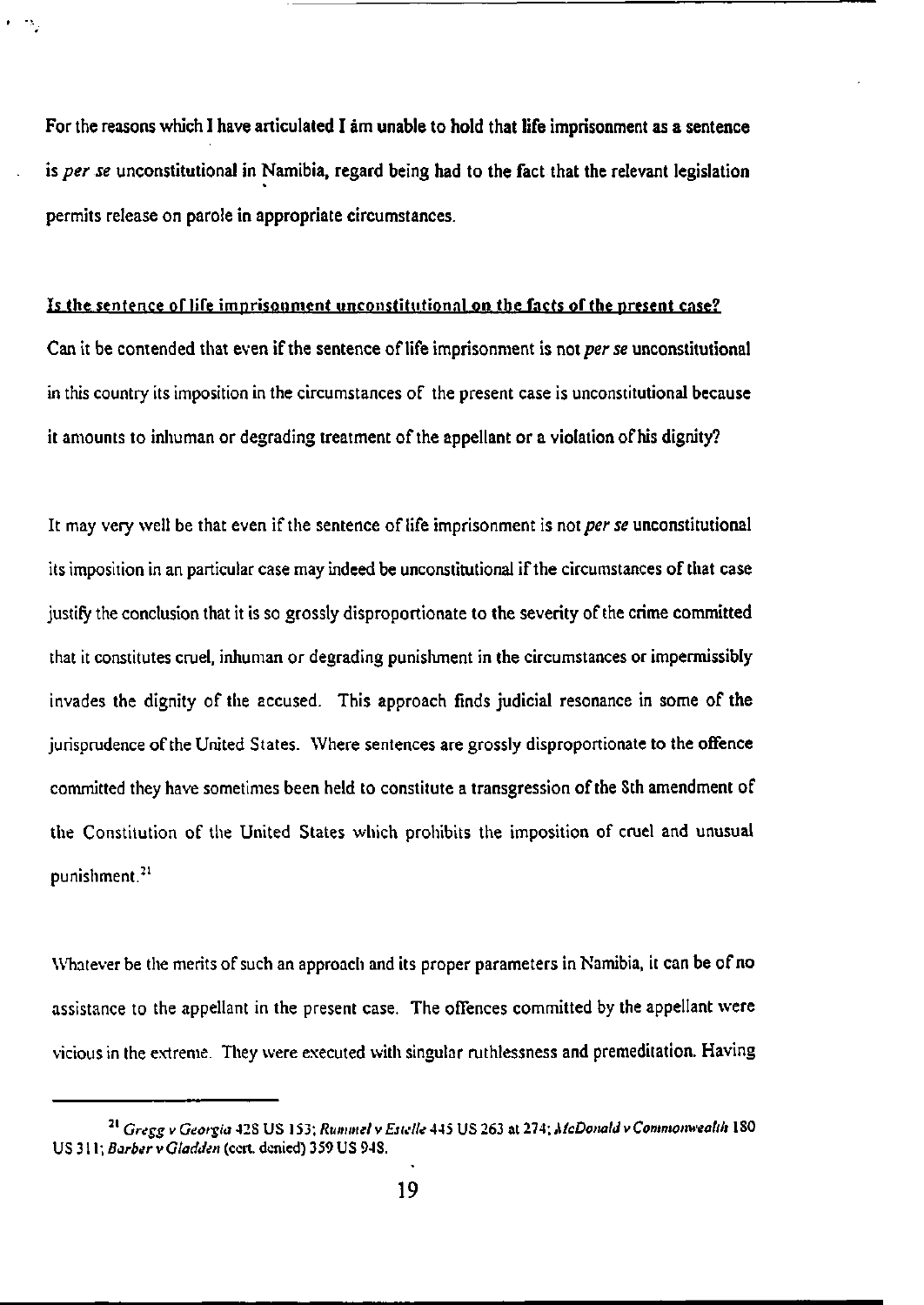**executed them remorselessly the appellant waited to repeat the same acts upon other innocent members of the Otner family and when they did not make their appearance he sought insensitively to cut the telephone wires, presumably to obstruct any communication and detection and thereafter cunningly to place near the body of the deceased he had killed, a rifle he had found in the house. The mitigation was tenuous in the extreme: a resentment apparently generated by an accusation of theft which the appellant considered to be untrue. The acts of the appellant were brutal and merciless. There is absolutely nothing disproportionate between the gravity of the offences and the sentences imposed. There is simply no factual basis to support any argument based on the jurisprudential approach which I have just described. The sentence imposed could not, on the facts of the case, conceivably be described as cruel, inhuman or degrading.** 

**The obligation to undergo imprisonment would undoubtedly have some impact on the appellant's dignity but some impact on the dignity of a prisoner is inherent in all imprisonment. What the Constitution seeks to protect are impermissible invasions of dignity not inherent in the very fact of imprisonment or indeed in the conviction of a person** *per se.* **No such protection in this case has been invaded.** 

## **Apart from the constitutionnlity or the sentence, is the Supreme Court entitled to interfere with the sentence imposed upon the appellant pursuant to its ordinary appeal jurisdiction?**

**I have already described the seriousness of the offence and the relatively trivial nature of the motivation which prompted it. The learned trial judge was perfectly alive to that motivation, the fact that the appellant was a first offender and all the other facts which were urged in mitigation. He was plainly correct in his conclusion, however, that the mitigating factors were completely outweighed by those which operated in aggravation of sentence. He no way misdirected himself.**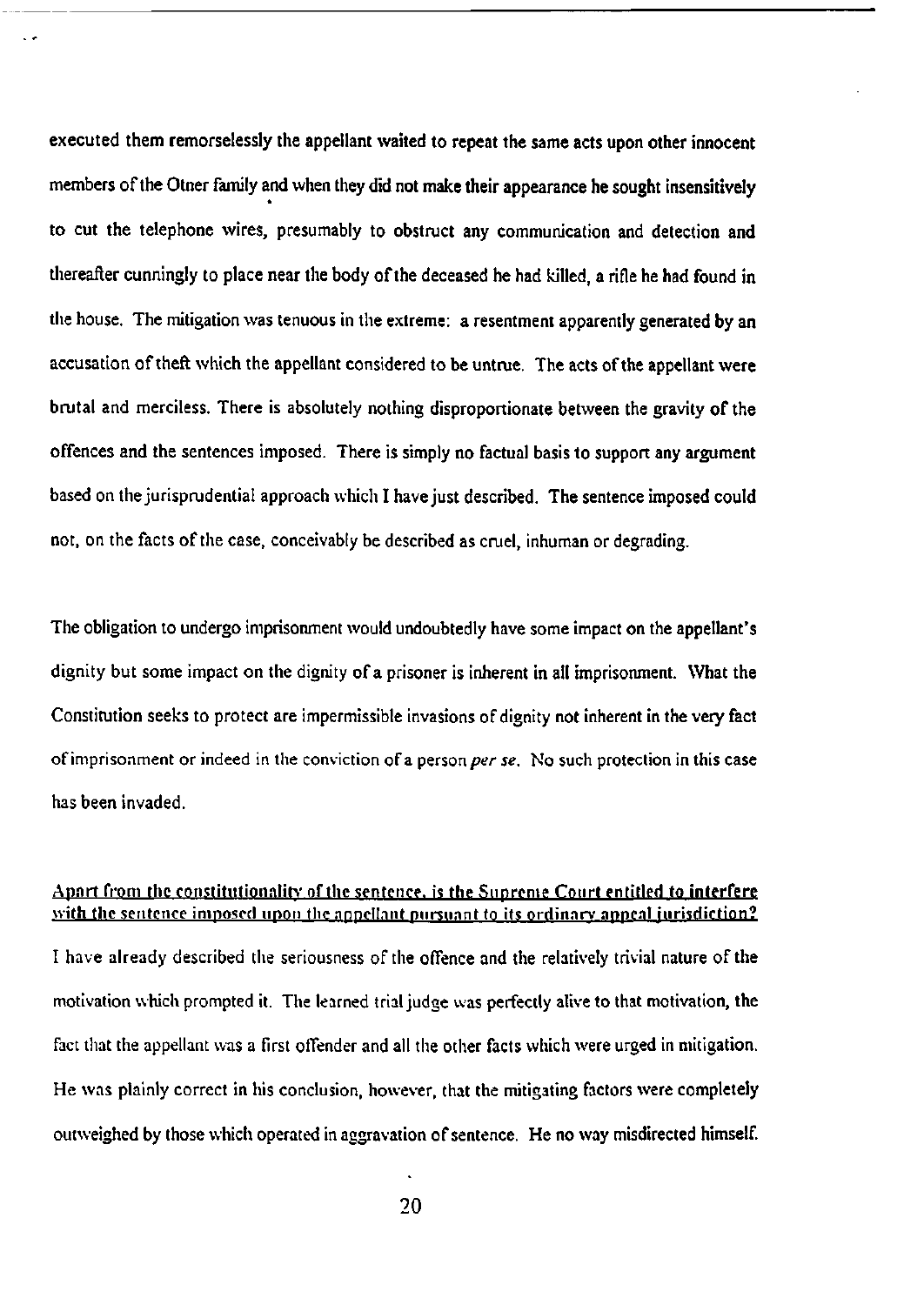**He took into account all relevant facts and ignored what was irrelevant. The sentence imposed by him is severe but there is no striking disparity between that sentence and any sentence which**  I would have imposed if I had sat as **a** judge **of** first **instance. The sentence imposed by the trial**  court constituted a proper exercise of the discretion vested in a court **of first instance. No**  sufficient grounds have been advanced which would entitle us to interfere with **that sentence. It**  induces no feeling of shock or outrage in me. $^{22}$ 

#### Order

The appeal is dismissed and the conviction and sentence of the appellant is confirmed.

Dated at Windhoek

I. Mahomed

Chief Justice

I agree:

E Dumbutshena Acting Judge of the Supreme Court of Namibia

I agree:

R. N. Leon

Acting Judge of the Supreme Court of Namibia

*<sup>22</sup> S v Hlapezula and others* 1965 (4) SA439 (A) at *444A; S v Anderson* **1964 (3) SA 494 (A) at 495G-H;**  *S* v *Narker and Another* 1975 (I) SA 5S3 (A) at 5S5D; *S v Ivanisevic and Another* **1967 (4) SA 572 (A) at 575H.**